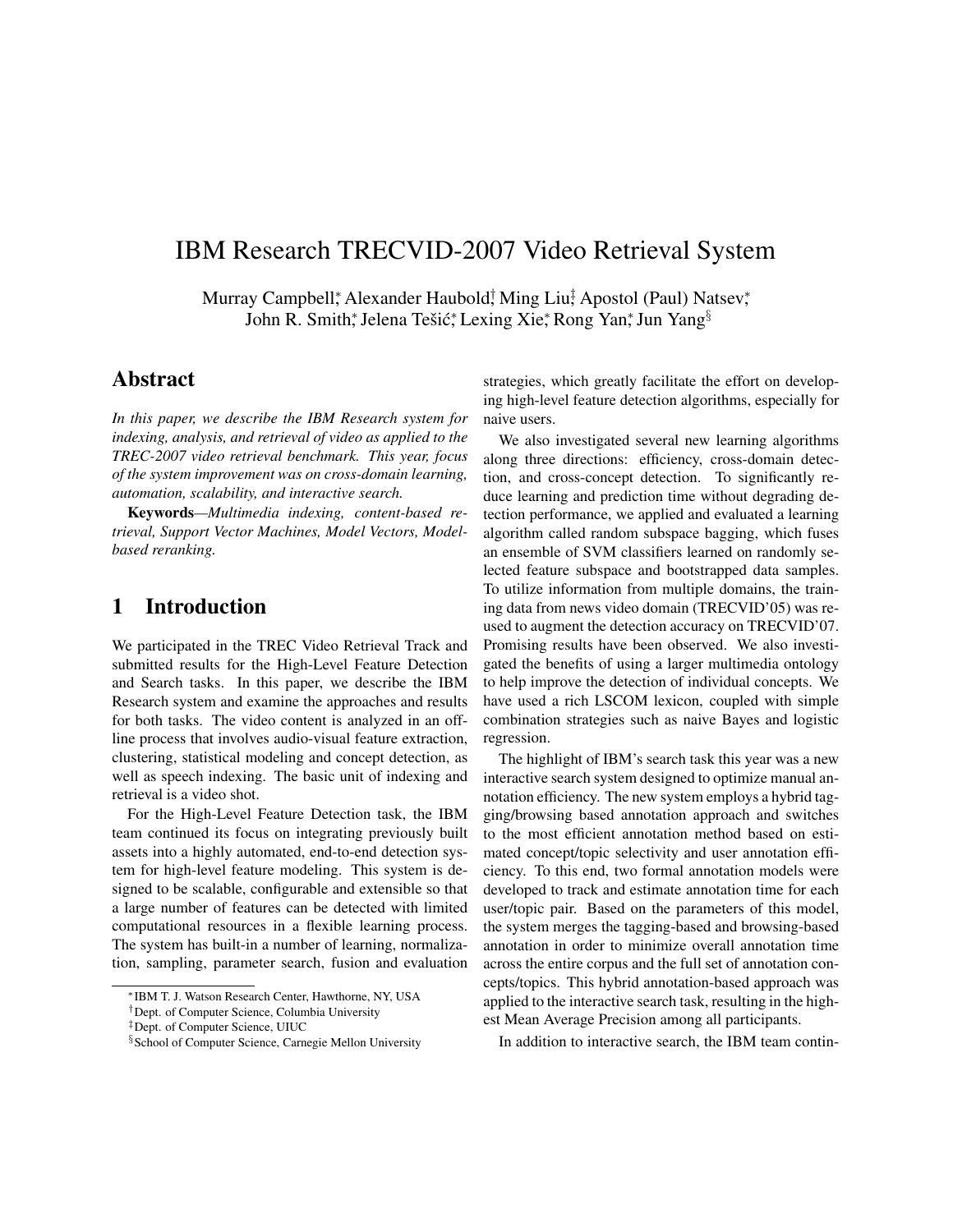ued its effort on automatic search, submitting 2 required baselines (visual-only and speech-only) and 3 optional automatic runs (2 type A and 1 type C). The two baselines performed competitively, ranking 4th and 7th respectively among the 25 submitted baselines, and a queryindependent combination resulted in a small improvement over the baselines. Our query-dependent fusion approach did not generalize, however, leading to a slight loss in performance, most likely due to the changed relative importance of retrieval experts as compared to previous years' data sets and topics. Overall, our main emphasis this year was on expanding the concept lexicon for conceptbased retrieval purposes, as well as on leveraging external resources to improve cross-domain robustness. In particular, we leveraged external annotations for about 50 generic concepts trained on consumer data (e.g., photos). We also used a large sample of web pages to re-estimate word frequencies in order to improve WordNet similarity measures based on information content. The external resources were used in a type C run, which was our best automatic run and performed approximately 30% better than the corresponding type A baseline.

# 2 Video Descriptors

#### 2.1 Visual Features

Since the properties of TREC'07 video collection is significantly different from the video provided before, we performed extensive experiments on the development data in order to select the best feature types and granularities. We used a set of different visual descriptors at various granularities for each representative keyframe of the video shots. The relative performance of the specific features within a given feature modality (e.g., color histogram vs color correlogram) is shown to be consistent across all concepts/topics, but the relative importance of one feature modality vs. another may change from one concept to the other.

The following descriptors had the top overall performance for both search and concept modeling experiments:

- Color Histogram (CH)—global color represented as a 166-dimensional histogram in HSV color space.
- Color Correlogram (CC) global color and struc-

ture represented as a 166-dimensional single-banded auto-correlogram in HSV space using 8 radii depths  $[HKM+99]$ .

- Color Moments (CMG) localized color extracted from a 5x5 grid and represented by the first 3 moments for each grid region in Lab color space as a normalized 225-dimensional vector.
- Co-occurrence Texture (CT)—global texture represented as a normalized 96-dimensional vector of entropy, energy, contrast, and homogeneity extracted from the image gray-scale co-occurrence matrix at 24 orientations.
- Wavelet Texture Grid (WTG)—localized texture extracted from a 3x3 grid and represented by the normalized 108-dimensional vector of the normalized variances in 12 Haar wavelet sub-bands for each grid region.
- Edge Histogram (EH)—global edge histograms with 8 edge direction bins and 8 edge magnitude bins, based on a Sobel filter (64-dimensional).

We used cross-validation to optimize the fusion strategy for each concept individually in high-level feature task. For the search task, we used the descriptors that have consistent top performance for both concept detection and search experiments. We use the term *visual-based approach* to denote search methods in low-level visual descriptor space.

#### 2.2 HoG Features

We introduce a novel low-level visual features provided by UIUC called the locally normalized Histogram of Oriented Gradient (HOG). Originally, these features are designed for robust human detection task and provide excellent performance relative to other existing feature sets including wavelets. They are reminiscent of edge orientation histograms, SIFT descriptors and shape contexts, but they are computed on a dense grid of uniformly spaced cells and they use overlapping local contrast normalization to improve performance.

The entropy, as the description length of a random variable, has a very nice property in characterizing the color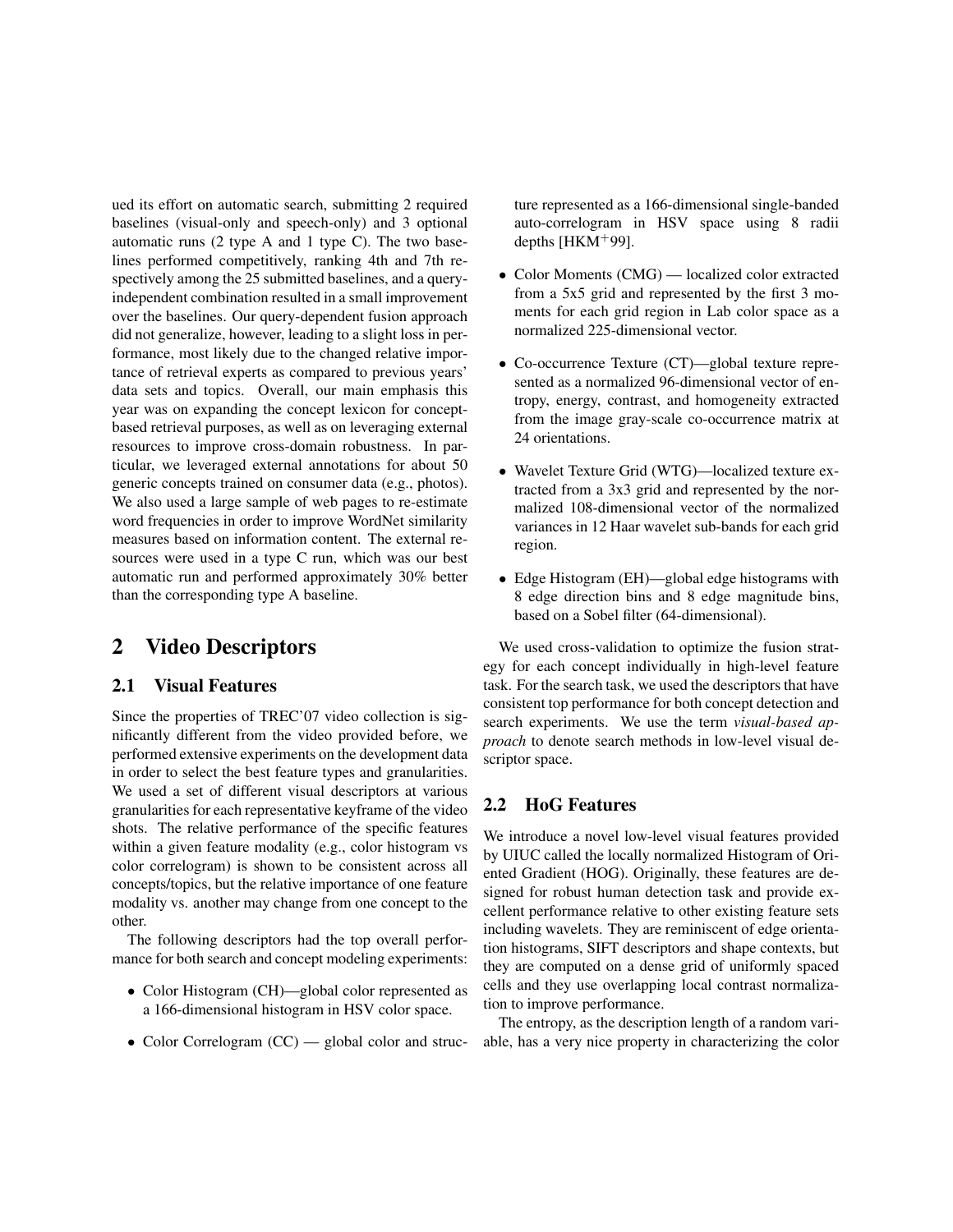distributions. The original HOG feature is a 3780 dimensional vector for the entire image. We construct our HOG feature by the following steps:

- 1. For each image, converted it from RGB color space to HSV color space;
- 2. Build a normalized histogram in the H (hue) channel;
- 3. Compute the entropy of the normalized color histogram in H channel;
- 4. Concatenate the entropy (a real number) to the 3780 HOG feature to form a 3781 dimensional vector.

The rest part of the detector is just like the traditional HOG detector. Please refer to [DT05] for details.

#### 2.3 Semantic Features

The Large-Scale Concept Ontology for Multimedia (LSCOM) is designed to simultaneously optimize utility, facilitate end-user access, cover a large semantic space, make automated extraction feasible, and increase observability in diverse broadcast news video data sets[NST<sup>+</sup>06]. Some of the semantic-based retrieval and high-level feature detection approaches presented in this work rely on a previously modeled high-level semantic feature space, including both the LSCOM concepts and the LSCOM-lite concepts. For cross-concept detection, we leverage these ontologies to help improve the detection of individual concepts.

For semantic-based retrieval, we apply concept detection to query examples and generate model vector features consisting of the confidences of detection for each of the concept models in our lexicon [NNS04], as following:

- LSCOM-lite 39-dimensional vector consisting of concept scores from the full LSCOM taxonomy and was jointly annotated by the TRECVID community in 2005; subset of 36 relevant concept was annotated on TRECVID 2007 development set.
- LSCOM 155-dimensional vector consisting of concept scores of top performing 155 concepts from full LSCOM lexicon.
- Consumer 50-dimensional vector consisting of concept scores of 50 models trained on consumer and web images.



Figure 1: Overview of the IBM 2007 TRECVID Highlevel Feature Detection System.

### 3 High-level Feature Detection

Figure 1 illustrates the IBM high level feature detection system. Our basic principle for modeling high-level features has consistently been to apply supervised learning algorithm to low-level features [NNT05] as described in Section 2. The criterion has always been to leverage generic learning algorithms for all concepts rather than focus on an overly specific and narrow approach that can only work for a single concept. In our view, generic learning provides the only scalable solution for learning the large scale semantics needed for efficient and rich semantic search and indexing. Our current system includes multiple base and meta-level learning algorithms such as SVMs, random subspace bagging, cross-domain learning and so on. It also consists of different fusion strategies and cross-concept learning components for leveraging multi-modal and multi-concept relationship. The details of these components are explained in details in the rest of this section.

#### 3.1 General Approaches and Modeling Tool

As the baseline approaches, we re-implement the same general learning algorithms that have been proven in the past to be successful, and switch our focus to integrate previously built assets into a highly automated, end-toend detection system for high-level feature detection. In the training stage, low-level feature representations are learned corresponding to the binary annotations for each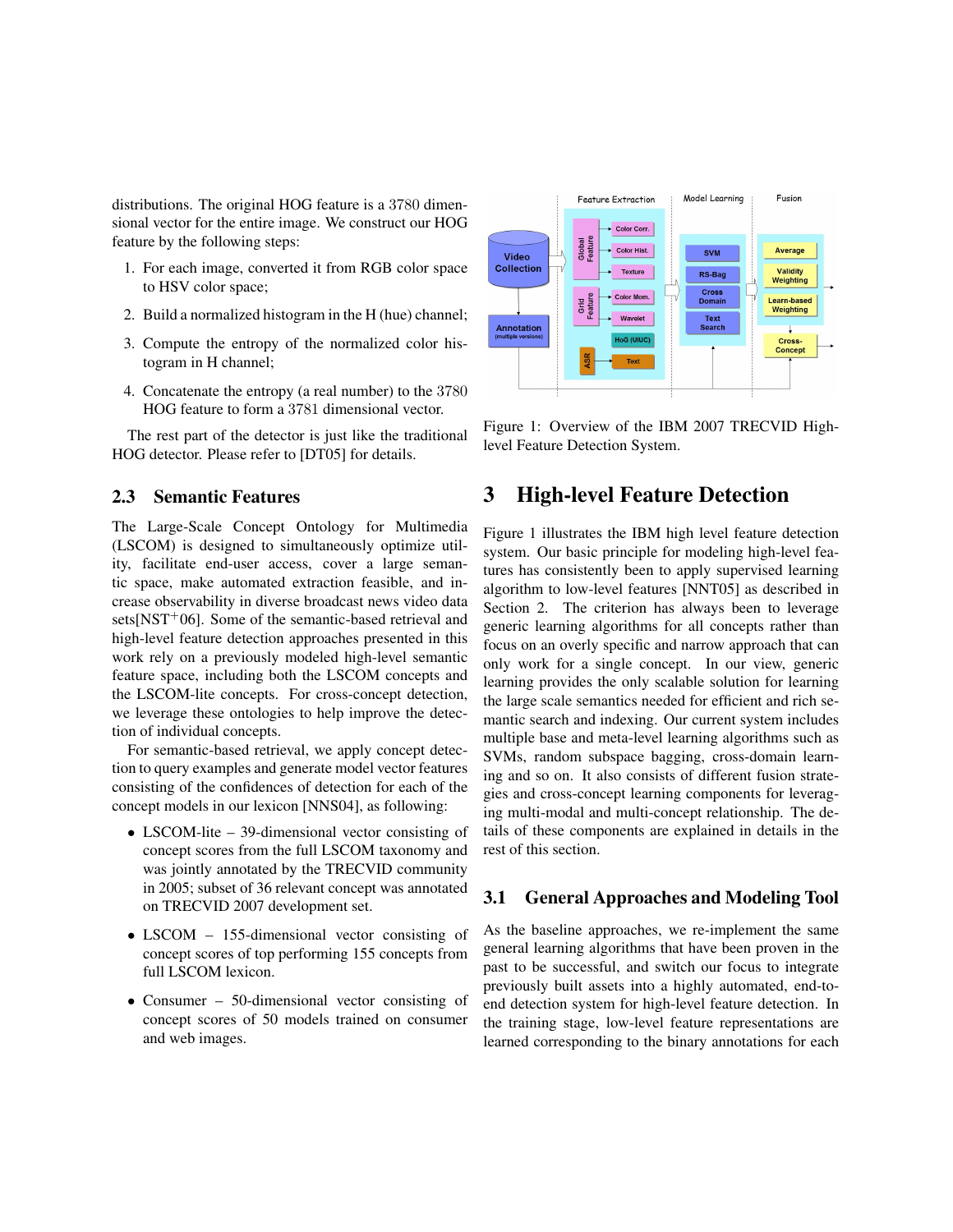concept using support vector machines (SVMs). This is because SVMs have resulted in top performance in the task of high-level feature extraction for previous NIST TRECVID evaluations. In particular, we use non-linear kernels for the global-based and grid-based visual features, and use linear kernels for the HoG features. This year two shared versions of annotations are officially recommended by NIST, where one is from the collaborative annotation forum organized by LIG [AQ07] and the other is provided by the MCQ-ICT-CAS team. In view of the noticeable difference between these two annotations, we compute both their union and intersection to serve as the baseline relevant judgment.

Performance of SVM classifiers can vary significantly with variations in model parameters. Choice of learning parameters is thus crucial for the results. To minimize sensitivity of the choices of parameters, we choose the parameters based on a grid search strategy. In our experiments, we build models for different values of the RBF kernel parameters, the relative cost factors of positive vs. negative examples, feature normalization schemes, and the weights between training error and margin. The optimal learning parameters are selected based on the average precision using 2-fold cross validation on development data. Before the learning process, the distribution between positive and negative data are re-balanced by randomly down-sampling the negative data to a smaller size. For each low-level feature, we select one optimal configuration to generate the concept model. Finally, four bestperformed models are combined to be a composite classifier by averaging. In the detection stage, we apply the optimal model to evaluate the target images for the presence/absence of the concepts, and generate a confidence measure that can be used to rank the testing images.

Figure 2 illustrates the IBM VClass modeling tool for modeling and optimizing the high-level semantic features. This system is designed to be scalable, configurable and extensible so that a large number of features can be detected with limited computational resources in a flexible learning process. It automates a number of critical steps for concept detection, including concept learning, feature normalization, data/feature sampling, parameter search, multimodal fusion and performance evaluation, which creates a simple interface for non-experts who want to build good quality models based on several best practices that we have developed over the past six years. Although



Figure 2: IBM VClass modeling tools for building highlevel concept models. The system contains a number of components for concept learning, feature normalization, data/feature sampling, parameter search, multimodal fusion and performance evaluation.

this fully automated process might result in a slightly inferior performance to the manually tuned learning process, manual effort spending in developing new concept detection systems are significantly reduced. Thus it leads to a more efficient process when migrating systems to other types of data collections and high-level features, which is critical for the visual-based concept detection systems.

For the text-based concept detection, we leveraged our speech-based retrieval system (see Section 4.1) to generate search-based results for each concept. Specifically, we manually created text-based queries for each concept based on interactive search results on the development set. We used the automatic query expansion and word suggestion capabilities of our interactive system to identify relevant keywords for each concept and to optimize the performance of the retrieval system. The queries were then applied automatically on the test set and the search results were used as our text-based concept detection run.

#### 3.2 Scalability

In reality, multimedia data collections can contain hundred thousands to millions of items, and these items can be associated with thousands of different labels. However, most existing algorithms do not scale well to such a high computational demand. For example, most current support vector machine(SVM) implementations have a learning time of  $t_l(n,m) = O(mn^2)$  and a prediction time of  $t_n(n, m) = O(mn)$  where m is the feature size and n is the data size. Therefore, the computational resources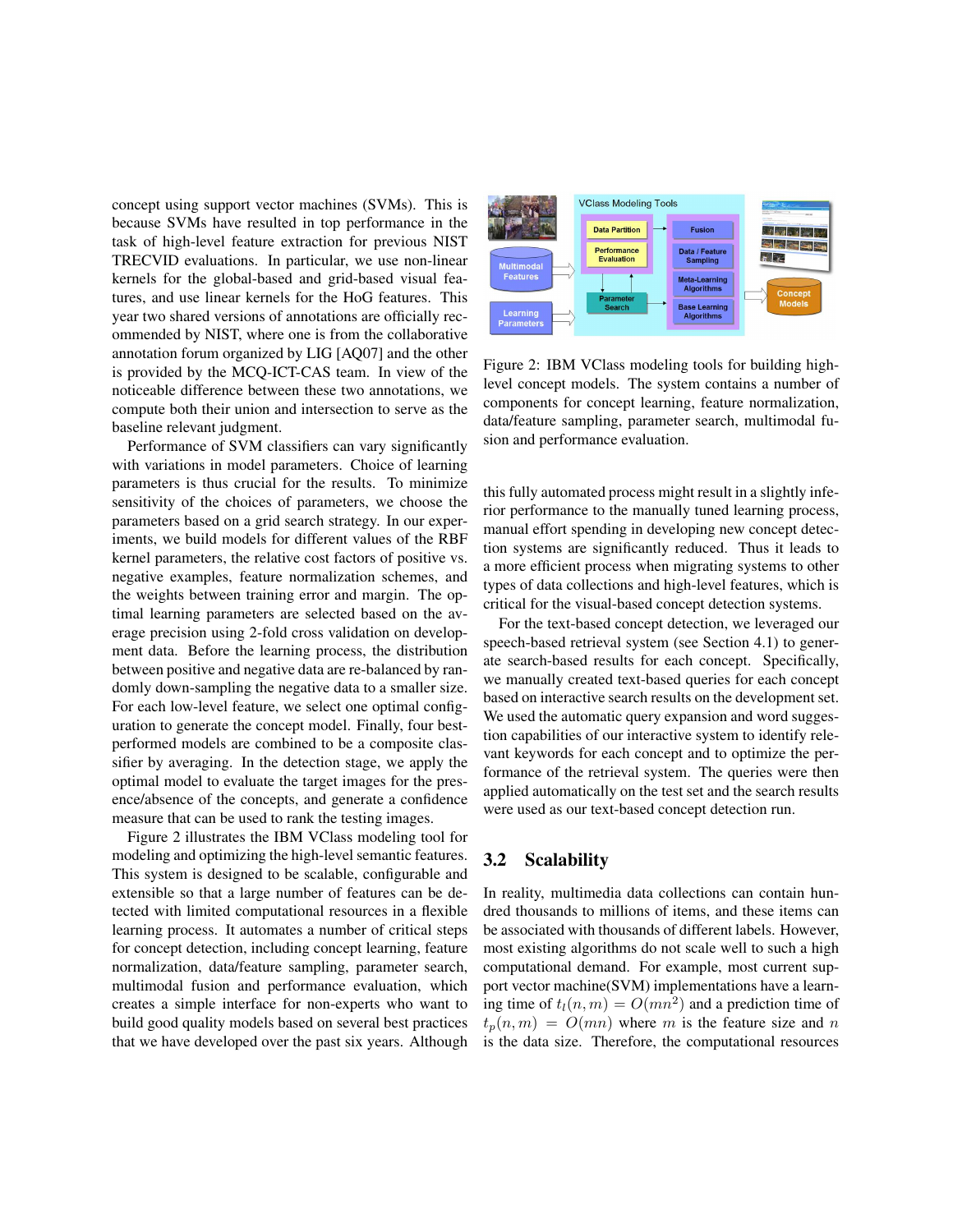Algorithm 1 The round-robin random subspace bagging (RSBag) algorithm for high-level feature detection.

**Input:** training data  $\{x_i, y_i\}_{i=1...N}, x_i \in \mathbb{R}^M$ , number of total base models  $T$ , number of labels  $L$ , data sampling ratio  $r_d (\leq 1)$ , feature sampling ratio  $r_f (\leq 1)$ .

1. For  $t = 1$  to T,

- (a) Choose a label  $l = \mu(t)$ , where  $\mu(\cdot)$  is the remainder over  $L$ ;
- (b) Take a bootstrap sample  $X_{+}^{t}$  from positive data  ${x_i}$  for *l* (i.e.,  $y_{il} = 1$ ),  $|X_+^t| = Nr_d/2$ ;
- (c) Take a bootstrap sample  $X^t$  from negative data  $\{x_i\}$  for *l* (i.e.,  $y_{il} = -1$ ),  $|X_{-}^{t}| = Nr_d/2$ ;
- (d) Take a random sample  $F<sup>t</sup>$  from the feature indices  $\{1, ..., M\}, |F^t| = Mr_f;$
- (e) Learn a base model  $h^t(\mathbf{x})$  using  $X^t_+$ ,  $X^t_-$  and  $F<sup>t</sup>$ . SVMs are used in this work.
- (f)  $F_l(\mathbf{x}) \leftarrow F_l(\mathbf{x}) + h^t(\mathbf{x}).$
- 2. Output the classifier  $y_l = sign[F_l(\mathbf{x})]$ .

needed to learn millions of data will be prohibitive even after negative data are down sampled. To speed up highlevel feature extraction without performance degradation, one approach is to exploit the information redundancy in the learning space. To this end, researchers have proposed several ensemble learning algorithms based on random feature selection and data bootstrapping. Combining bagging (bootstrap aggregation) and RSM, Breiman has developed a more general algorithm called *random forest* [Bre01]. Random forest aims to aggregate an ensemble of unpruned classification/regression trees using both bootstrapped training examples and random feature selection in the tree induction process. Random forest can be learned more efficiently than the baseline method, and it has empirically demonstrated superiority compared to a single tree classifier.

However, ensemble learning approaches were not limited to tree classifiers. The extended idea of bagging was applied in a video retrieval task [NNT05], and the random forest idea was used in an image retrieval task [TTLW06]. In general, we term the algorithmic combination of bagging and random subspace selection as "random subspace bagging" (RSBag) classifiers (a.k.a., Asymmetric Bagging and Random Subspace classifiers in previous work [TTLW06]). To apply the random subspace bagging algorithms for the multi-label classification problem, we present a round-robin random subspace bagging approach in Algorithm 1. This algorithm first selects a label to work with in a round robin fashion. Then we learn a base model based on  $Nr_d$  balanced bootstrap samples from the positive and the negative data, together with  $Mr_f$  random samples from the feature indices, where  $r_d$  is called the *data sampling ratio* and  $r_f$  is called the *feature sampling ratio*. Both sampling ratios are determined by the input parameters and typically they are less than 1. At the end we aggregate all the base models for the same label into a composite classifier containing T base models. This algorithm is similar to a balanced version of random forests [TTLW06]. The only difference is that it can use any binary classifier to construct the base models without being limited to the decision trees.

In this work, SVMs serve as the base models with the number of models as 3, a feature sampling ratio  $r_f$  as 0.5 and a data sampling ratio  $r_d$  selected from  $\{0.1, 0.2\}$ based on 2-fold cross validation. Based on the theoretical computation of its time complexity, we will be able to achieve a 16 to 67 fold speedup for training, and a 3 to 7 fold speedup for prediction. As future work, we also plan to explore the effectiveness of our recent proposed method called "model-shared subspace boosting" [YTS07], which aims to reduce the information redundancy across multiple concepts.

#### 3.3 Cross-domain Ensemble Detection

To improve high-level feature extraction in TRECVID 2007, we can exploit additional training data from other domains. A readily available source of data is the development set of TRECVID 2005, which have been manually labeled with respect to the 39 LSCOM-Lite highlevel features. Although TRECVID 2005 data are broadcast news footage while TRECVID 2007 data are magazine video, which may have different distributions, using the additional training data is still beneficial in two cases. First, some features are very infrequent and the number of positive instances in the development set of TRECVID 2007 is too small to build a reliable classifier. Second, features such as "outdoor" and "car" are generic ones and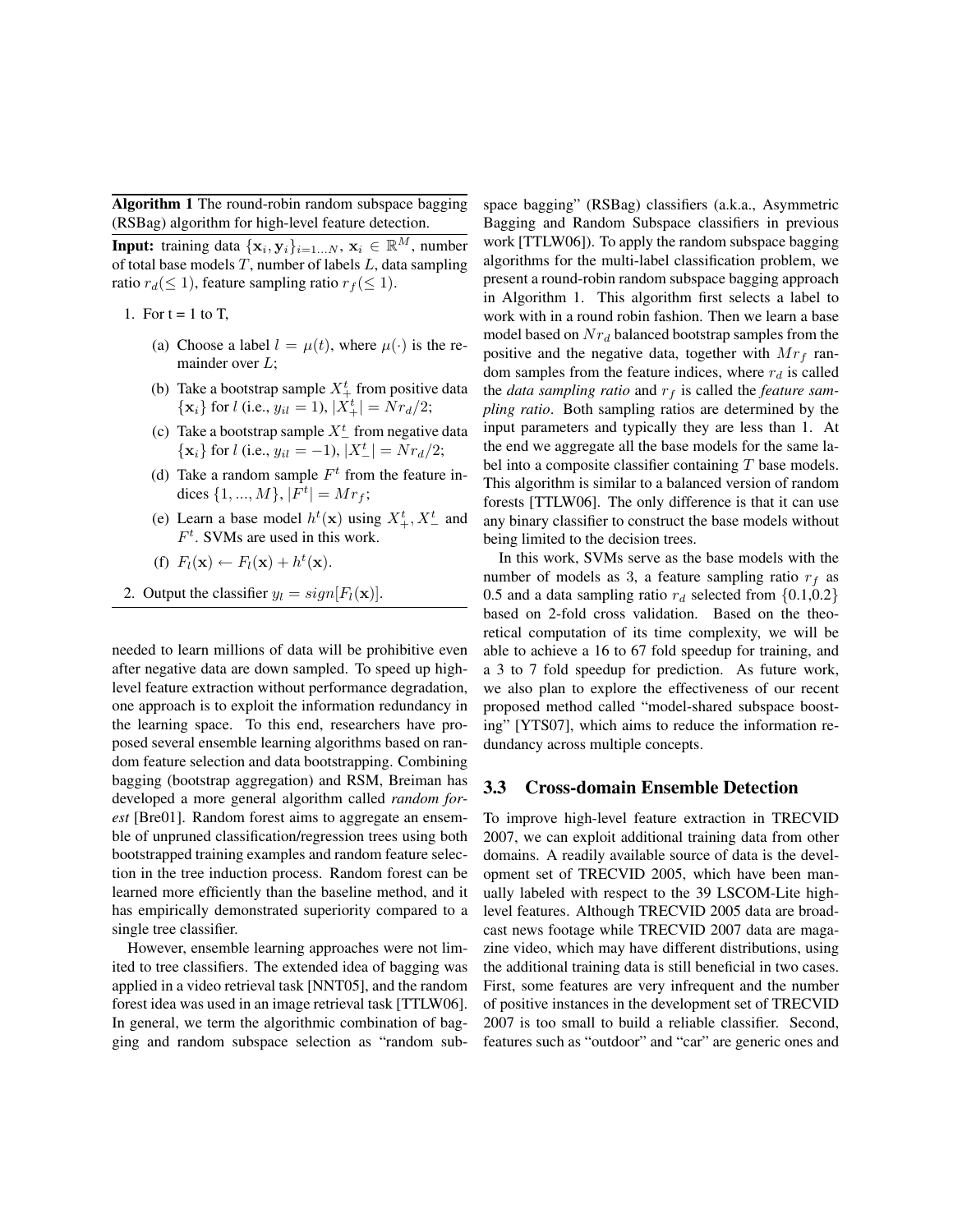their underlying distribution is insensitive to the change of domains. In both cases, out-of-domain training data are likely to be helpful.

We adopt an ensemble approach to use the training data in TRECVID 2005. For each high-level feature, we train a classifier from the TRECVID 2005 data based on the best parameters found by cross-validation. Meanwhile, we have a classifier for the same feature built from TRECVID 2007 data. The output (i.e., prediction scores) of the two separate classifiers are combined in the form of a weighted sum, where the weights are set proportional to their classification performance measured by average precision (AP) on the development set of TRECVID 2007. Since the second classifier is trained from TRECVID 2007, its AP is calculated based on cross-validation.

#### 3.4 Cross-concept Detection

To leverage the context between multiple concepts, we first explore the pair-wise correlations between the target  $c$  and each concept  $i$  in the lexicon  $M$ . Taking as input the detection scores of all concepts  $y = [y_1, \dots, y_i, \dots, y_M]^T$ , we obtain the maximumlikelihood estimate the pair-wise conditional probabilities  $P(y_i|y_c)$ . We then use these estimates in a Naive Bayes model (Eq. (1)) to obtain the cross-concept log-likelihood ratio  $L_c$  (Eq. (2)).

$$
P(y_c|y_{1:M}) \propto P(y_c) \prod_{i=1:M} P(y_i|y_c)
$$
 (1)

$$
L_c = \log \frac{P(y_c = 1|y_{1:M})}{P(y_c = 0|y_{1:M})}
$$
 (2)

$$
= \log \frac{P(y_c=1)}{P(y_c=0)} + \sum_{i=1:M} \log \frac{P(y_i|y_c=1)}{P(y_i|y_c=0)}
$$

For TRECVID'07 target concept  $c$ , we use the rest of 35 LSCOM-lite target concepts, along with a selected subset of 157 LSCOM concepts (trained on the 2005 development corpus) as the input concept pool. We partitioned the TRECVID'07 development set into two, learned a set of ensemble-SVM detection scores from one half and obtained model parameters  $P(y_i|y_c)$  on the other half. Each input dimension  $y_i$  is sigmoid-normalized and uniformly quantized into 15 bins, and the maximum likelihood estimates of  $P(y_i|y_c)$  is smoothed by the prior of  $y_i$  as  $\hat{P}(y_i|y_c) = (1-\alpha)P(y_i|y_c) + \alpha P(y_i)$ , with  $\alpha = 0.06$ .

The resulting likelihood scores  $L_c$  are then used to re-rank the original prediction score with averaging.

#### 3.5 Fusion Methods

We applied ensemble fusion methods to combine all concept detection hypotheses generated by different modeling techniques or different features. In particular, we performed a grid search in the fusion parameter space to select the optimal fusion configuration based on a repartition of development data. Fusion parameters include a score normalization method and a score aggregation method. For score normalization methods, we considers using both raw SVM scores and sigmoid normalization. The fusion methods we considered include simple average and weighted average fusion. As a special case of weighted averaging, we considered validity-based weighting, where the weights are proportional to the average precision performance of each concept detection hypothesis on a held-out validation set. We also considered learning-based weighting, where the weights are learned by a meta-level SVM classifier. The fusion strategy are automatically chosen based on the validation performance.

To generate the runs, we detect the concepts first using the following individual approaches and then proceeded to fuse resultant retrieval lists with described fusion techniques. By default, we use the union of both official groundtruth annotations to learn the concept models unless stated otherwise.

- 1. SVM-07: SVM Models built for TRECVID 2007 using IBM VClass modeling tool on low-level visual features;
- 2. SVM-Min07: SVM Models built for TRECVID 2007 using IBM VClass modeling tool on low-level visual features using the intersection of both official groundtruth annotations;
- 3. SVM-HoG: SVM Models built on the HoG features;
- 4. SVM-05: SVM Models built on TRECVID 2005 development data for all 39 concepts;
- 5. Text: Text retrieval with manually defined keywords for each concept;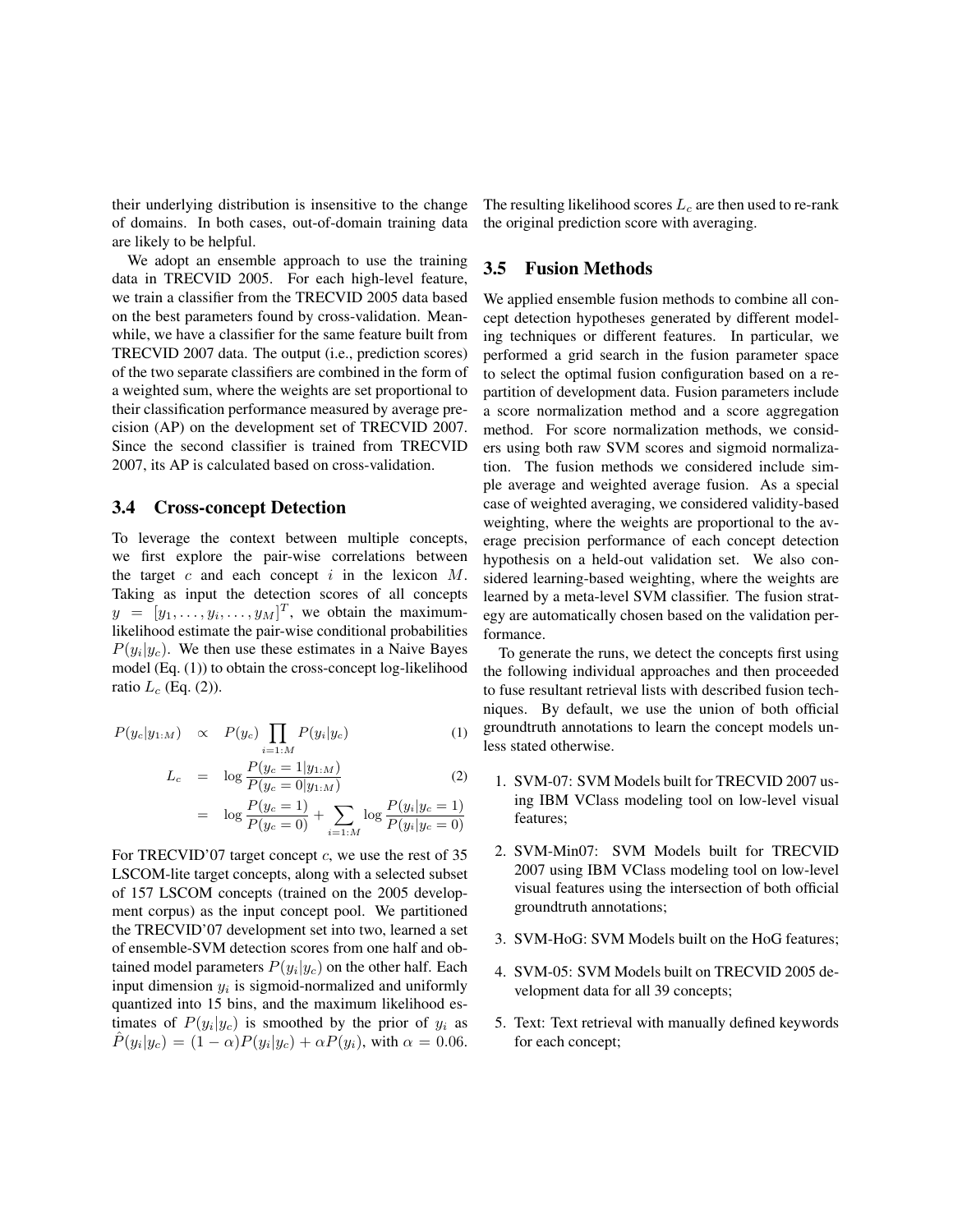| Description                                                   | Run          | Type                         | <b>MAP</b> | Time                     |
|---------------------------------------------------------------|--------------|------------------------------|------------|--------------------------|
| $SVM-07$                                                      |              |                              | 0.0638     | 24602                    |
| SVM-Min07                                                     |              |                              | 0.0600     | 21460                    |
| Fusion of SVM-07 and SVM-Min07                                | Max.Min      | A                            | 0.0667     |                          |
| Fusion of SVM-07, SVM-Min07 and Text                          | Max.Min.Text | A                            | 0.0797     |                          |
| Fusion of SVM-07 and SVM-05                                   | Max.LSCOM    | A                            | 0.0729     | $\overline{a}$           |
| Fusion of SVM-07, HoG and Text                                | Max.HoG.Text | A                            | 0.0784     |                          |
| Fusion of SVM-07, SVM-Min07, Text and HoG                     |              |                              | 0.0844     | ٠                        |
| Fusion of SVM-07, SVM-Min07, Text, HoG and SVM-05             | ٠            | $\qquad \qquad \blacksquare$ | 0.0930     | $\overline{\phantom{a}}$ |
| <b>RSBag</b>                                                  |              |                              | 0.0679     | 2342                     |
| Fusion of RSBag, SVM-Min07, Text, HoG and SVM-05              |              |                              | 0.0953     |                          |
| Cross concept on $SVM-07 + \overline{SVM-05}$                 | CrossConcept | A                            | 0.0781     | $\overline{\phantom{0}}$ |
| Cross concept on $SVM-07 + SVM-Min07 + Text + HoG + SVM-05$   |              |                              | 0.0959     | $\overline{a}$           |
| Cross concept on $RSBag + SVM - Min07 + Text + HoG + SVM -05$ |              |                              | 0.0975     |                          |

Table 1: IBM TRECVID 2007 High level Feature Detection Task – Submitted and Unsubmitted Runs

- 6. RSBag: Random subspace bagging with SVM base models;
- 7. LSCOM: To leverage a larger scale of context, we built additional concept models using the entire LSCOM annotations on TRECVID 2005 data.

#### 3.6 Submitted Systems and Results

We have generated multiple runs of detection results based on the approaches presented before. A number of runs are submitted to NIST for official evaluation with their submission name shown, and all of the remaining runs are evaluated using the ground truth provided by NIST. The mean inferred average precision is used as the measure of the overall performance of the systems. Table 1 lists the performance of all the submitted and unsubmitted runs, and Figure 3 summarizes the retrieval performance of IBM high level feature runs in context of all the Type A submissions. The baseline runs, i.e., SVM-07 and SVM-Min07, achieve similar performance as each other, and combining both of them provides a 5% improvement over SVM-07. By introducing complementary information beyond visual features, text retrieval results in another 20% improvement over visual-only detection. After the HoG features are incorporated, the MAP are further increased from 0.0784 to 0.0844. Development data from the news video domain are also proven to be informative,



Figure 3: Retrieval performance of IBM high level feature runs in context of all the Type A submissions using the mean inferred average precision measure. Due to space limit, only the best run of each organization are shown.

because fusing the training data from TREC'05 can improve the performance by another 10%. Finally, we find that cross-concept reranking brings consistent improvement in MAP over runs of all flavors. Moreover, we also observe improvement in almost all 20 evaluated concepts.

Most concepts can benefit from multi-modal fusion, but the usefulness of each modality to individual concepts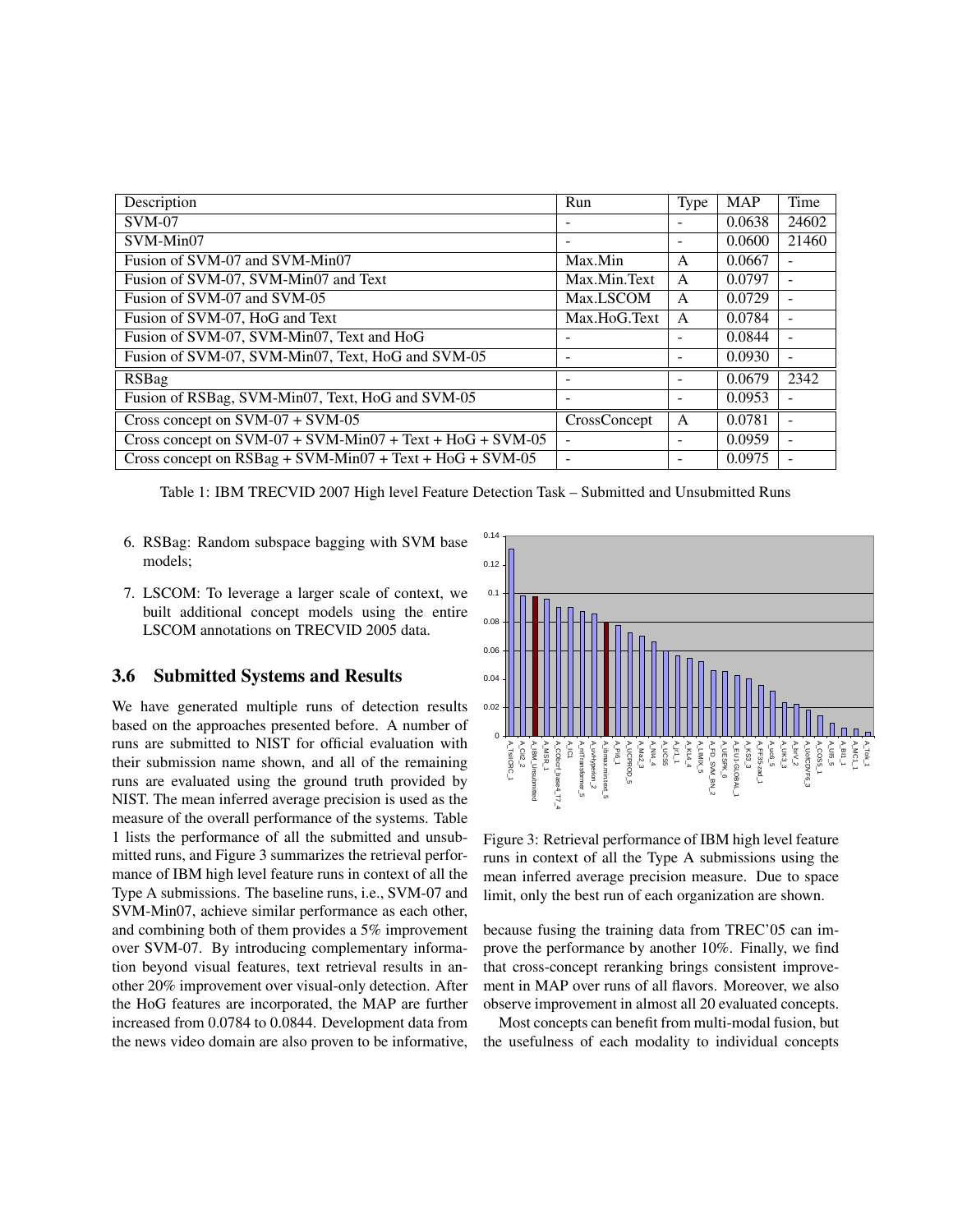may vary. For example, text features are most useful when detecting the concepts of "Airplane" and "Boat Ship", while training data from news video domain are most useful when detecting the concepts of "Waterscape" and "Maps". Along another direction, we also list the training time for SVM-07, SVM-Min07 and RSBag in order to compare their computational efficiency. As can be seen, RSBag provides a more than 10-fold speedup on the training process and even a slightly better performance than the baseline SVM-07 and SVM-Min07 methods. Note that, this speedup is less than the theoretical prediction, because additional I/O time for reading/writing data are also taken into consideration in our measurement. However, these results clearly demonstrated both the effectiveness and efficiency of the random-subspace sampling method. Combining RSBag with other learning components results in our best run with a MAP of 0.975.



### 4 Automatic Search

Figure 4: Overview of IBM automatic search system.

The IBM team continued its effort on automatic search, submitting 5 automatic runs (4 type A runs and 1 type C run). The overall architecture of our automatic search system was again a combination of speech-based retrieval with automatic query refinement, model-based query retrieval and re-ranking based on automatic mapping of textual queries to semantic concept detectors, semantic retrieval based on automatic mapping of visual query examples to concept detectors, and visual retrieval based on light-weight learning and smart pseudo-negative sampling (see system overview in Figure 4). All processing was done at the sub-shot level based on the master shot boundary reference [Pet], where each sub-shot was represented by a single keyframe and a corresponding speech transcript segment. All ranking results were generated at the sub-shot level first and then aggregated at the shot level by taking the maximum confidence score across all sub-shots for each master shot.

This year we again emphasised concept-based retrieval and re-ranking by leveraging a larger set of automatic concept detectors. In addition to the 36 concept detectors we built for the High Level Feature Detection task, we also trained detectors for a subset of 155 concepts from the full LSCOM set. For our type-C run, we also used an additional 50 concept detectors trained on external consumer photo collections. We experimented with several approaches for automatic query-to-model mapping and weighting, including a lexical WordNet-based approach mapping query text to concepts, a statistical cooccurrence-based approach mapping query text to concepts, as well as a statistical content-based approach mapping visual query examples to concepts. These conceptbased retrieval results were not submitted as standalone runs but were combined with speech-based and/or visualbased retrieval baselines in order to generate conceptbased expanded and re-ranked results.

#### 4.1 Speech-based retrieval

Our speech-based retrieval system is the same as last year and is based on the JuruXML semantic search engine [MMA<sup>+</sup>02]. In particular, we indexed the ASR/MT transcripts corresponding to each sub-shot from the master shot reference provided by Fraunhofer (Heinrich Hertz) Institute in Berlin [Pet]. For the purposes of speech transcript indexing, each sub-shot was first expanded to include several neighboring sub-shots in order to account for mis-alignment between the spoken and visual tracks. The corresponding transcript falling within the expanded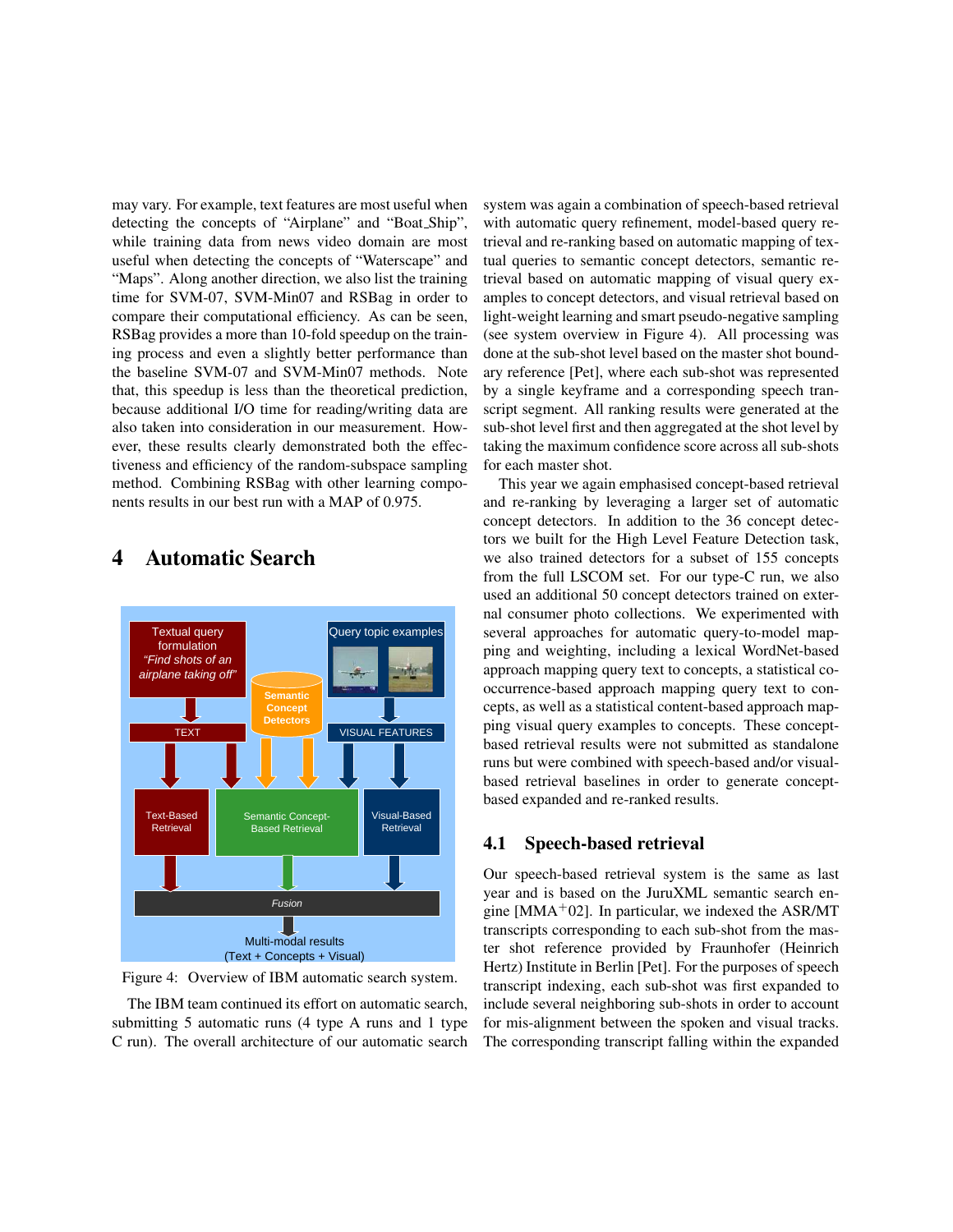shot boundaries was then indexed as a pseudo text document representing the given shot.

At retrieval time, we leveraged the native query expansion functionality of the JuruXML search engine to automatically refine the query based on pseudo-relevance feedback and Lexical Affinities, or pairs of words that tend to co-occur in close proximity of each other (e.g., phrases) [CFPS02]. Parameters of this query refinement approach included the number of top documents to consider (pseudo-)relevant, the max number of new query terms to add, the weight of the newly added query terms, and the weight of lexical affinities relative to single keywords. All of these parameters were tuned empirically using the development set and the common annotation ground truth for the 36 LSCOM-lite concepts. In particular, we manually created text queries to match each of the 36 concepts, and we used Mean Average Precision on the development set to compare and tune indexing and query expansion parameters. The resulting speech-only baseline had a MAP score of 0.015 on the test set.

#### 4.2 Concept-based retrieval

Concept-based retrieval applies the results from off-line concept detection and text analysis to on-line queries by triggering concept models with different weights. Given an arbitrary text query, the goal is to identify which concepts, if any, are relevant to the query, and to what extent (i.e., what should the weights for each concept be in a weighted fusion scheme). Once the final list of most relevant concept models and weights are determined, we fuse the corresponding concept detection result lists using weighted average score aggregation to generate a final ranked list of shots. This concept-based query result list is then used to re-rank results generated from other retrieval methods through an appropriate fusion method. For concept-based retrieval purposes we used our 36 detectors from the High Level Feature Extraction task, as well as detectors we built for 155 LSCOM concepts  $[NST<sup>+</sup>06]$ chosen primarily based on their frequency in the training data. For our type C run, we also used approximately 50 generic and highly robust concept detectors trained on external consumer photo collections. For both type A and type C runs, we used light-weight query topic modeling in order to map the visual query examples to relevant concepts and weights, as described in Section 4.3. For more

details, see [TNS07].

For our type A runs, we considered a statistical co-occurrence-based approach, which identifies cooccurrence relationships between words from the speech transcript and visual concept labels. The approach use statistical hypothesis testing based on the  $G<sup>2</sup>$  score to identify only the significant such relationships, which are then used for query expansion purposes. For more details, see  $[NHT+07]$ .

For our type C run, we also considered a WordNetbased lexical query expansion approach, which used the Jiang-Conrath similarity measure to identify soft matches between query terms and concept synonyms. This approach was essentially the same as [HN06] but using Jiang-Conrath instead of Lesk similarity. Also, since the Jiang-Conrath similarity measure is based on the information content of words (which is derived from their frequency), we used a large sample of web pages to re-estimate the information content of words present in WordNet. We found this to be necessary since the original Brown corpus, which is traditionally used to compute information content, is quite outdated and does not contain over 70% of the words present in WordNet today. The use of external web pages is the reason for flagging this run as type C.

#### 4.3 Visual-based Retrieval

Two components of IBM TRECVID automatic search system rely solely on query topic visual examples. We focus here on a visual content-based approach, where the queries are comprised of one or more visual examples, as opposed to textual keywords. Thus, the underlying retrieval approach is essentially the same for both components, and formulates the topic answering problem as a discriminant modeling one. SVM modeling with nonlinear kernels allows us to learn nonlinear decision boundaries even when the descriptors are high dimensional. We fix the kernel type to Radial Basis Kernels, and select global SVM kernel parameters for each descriptor to avoid over-fitting. Since there are no negative examples provided, we generate pseudo-negative examples by randomly sampling data points. We build multiple primitive SVM classifiers whereby the positive examples are used commonly across all classifiers but each has a different sampled set of pseudo-negative data points. The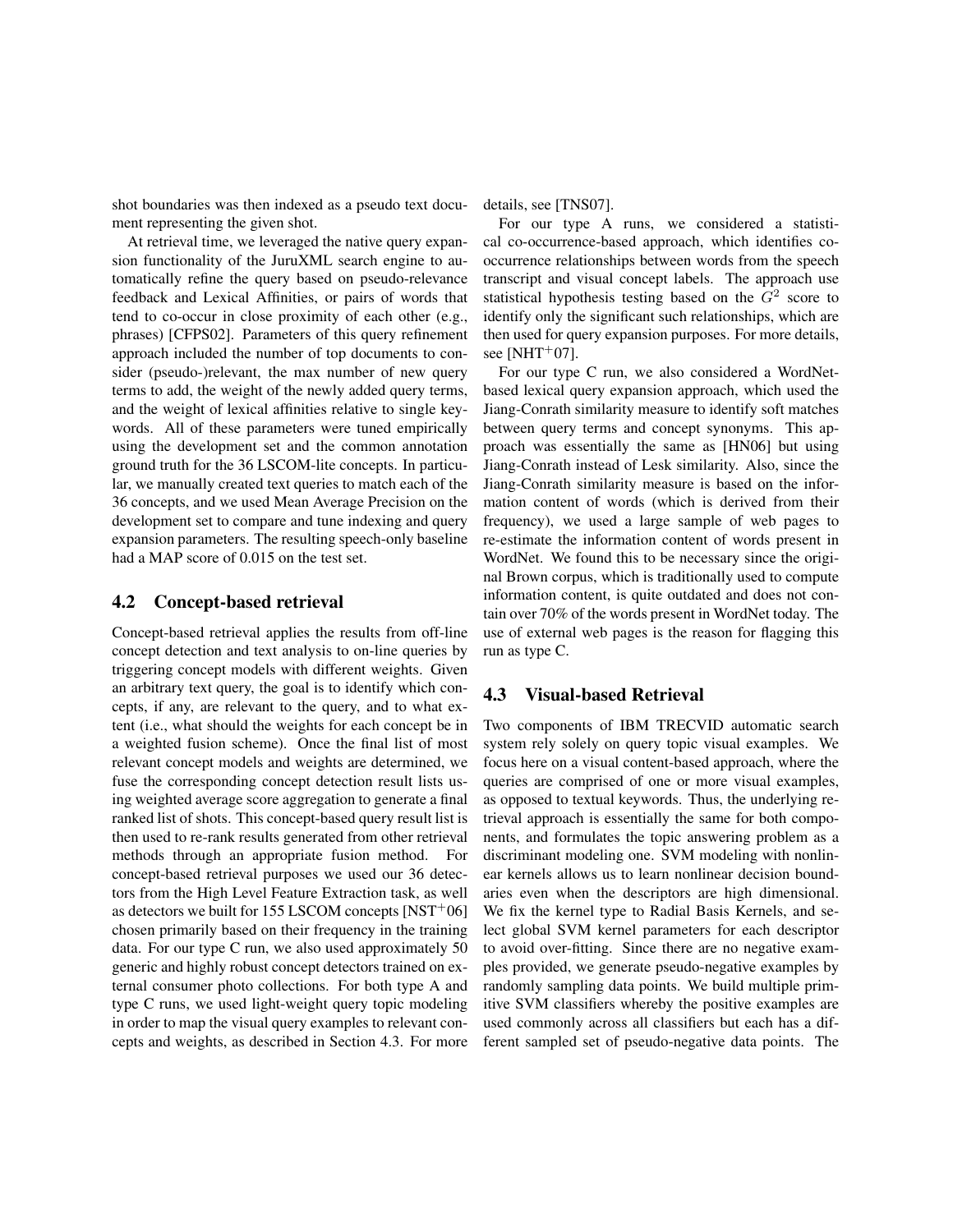SVM scores corresponding to all primitive SVM models are then fused using AND logic to obtain a final discriminative model.

Our improvements this year over baseline method include the intelligent modeling of the positive and pseudonegative space using unbiased and biased methods for data sampling and data selection. We apply the proposed method in a fusion framework to improve discriminative support vector machine modeling, and improve the overall system performance. The result is an enhanced performance over any of the baseline models, as described in [TNXS07].

#### 4.4 Multimodal Fusion and Reranking

The final component of the IBM automatic search system is multimodal fusion. We have used query-dependent search fusion among the text, model, semantic and visual retrieval scores. This fusion processing involve two steps: extracting query features and mapping test queries to known ones and/or learning optimal combination weights over known queries. A detailed description can be found in our prior paper [XNT07].

Query features are generated using the input query text. We use the PIQUANT  $[CCCP+04]$  engine to tag the query text with more than one hundred semantic tags in a broad ontology, designed for question-answering applications on intelligence and news domains. The set of tags cover person, geographic entities, objects, actions, events, etc. For instance, "Hu Jintao, president of the People's Republic of China" would be tagged with "Namedperson, President, Geo-political Entity, Nation". Note that in this example, multiple annotations lead to the same visual meaning ("Named-person, President"  $\rightarrow$  person), while some annotations may not have direct visual implications ("Nation"). Hence a *de-noising* step is needed to map these annotations into a few distinct visual categories. We design such a mapping manually from all semantic tags to seven binary feature dimensions, intuitively described as *Sports, Named-Person, Unamed-Person, Vehicle, Event, Scene, Others*. This mapping consists of a few dozen rules based either on commonsense ontological relationship, e.g., a semantic annotation "Person:NAME" leads to *NamedPerson*, or on frequent co-occurrence, such as "Road" implies *Vehicle*.

We use dynamically generated query weights. Each

new query is mapped to a small set of *neighbors* among the training queries (with inner product of query features serving as the similarity measure), and the weights for the unseen query are obtained by maximizing the average performance on the current set of neighbors. Nearest neighbor mapping with exhaustive search on the performance space works well in this case, since the query feature space here is rather low-dimensional.

#### 4.5 Experiments and Results

We submitted 5 automatic runs (4 type A and 1 type C) for this year's Search Task, which are listed with their corresponding MAP scores in Table 2.

For our required speech-only retrieval baseline (run TJW Text), we used the common ASR/MT transcripts in English, and the baseline retrieval system had a MAP score of 0.015. Despite of the low absolute MAP score, this appears to be one of the top performing speech-only baselines. We attribute the low absolute score on the lack of named entity topics and the poor quality of the ASR/MT transcripts.

Our visual retrieval system was again based on lightweight learning and query topic modeling based on Support Vector Machines, combined with smart pseudonegative sampling and bagging approaches. This system generated our highest MAP score (0.03) but the performance was unfortunately somewhat deteriorated after fusion with the speech-based and/or model-based retrieval results. In particular, after simple averaging of the visual retrieval results and the concept-based retrieval results, our visual retrieval baseline (run TJW MSV) produced a MAP score of 0.022—a loss of nearly 30% with respect to the original visual-only run.

The multi-modal fusion of the speech-based, visualbased, and concept-based results produced two runs— TJW TMSV.qind and TJW TMSV.qdyn. The former query-independent—run was generated by simple averaging, while the latter—query-dynamic—run was generated using dynamically-generated query-specific fusion weights [XNT07]. Unfortunately, the query-dependent fusion was trained on queries and data from TRECVID 2005 and 2006, where performance of the individual retrieval experts was quite different as compared to 2007. Because of this, the fusion weights did not generalize, leading to worse performance than the query-independent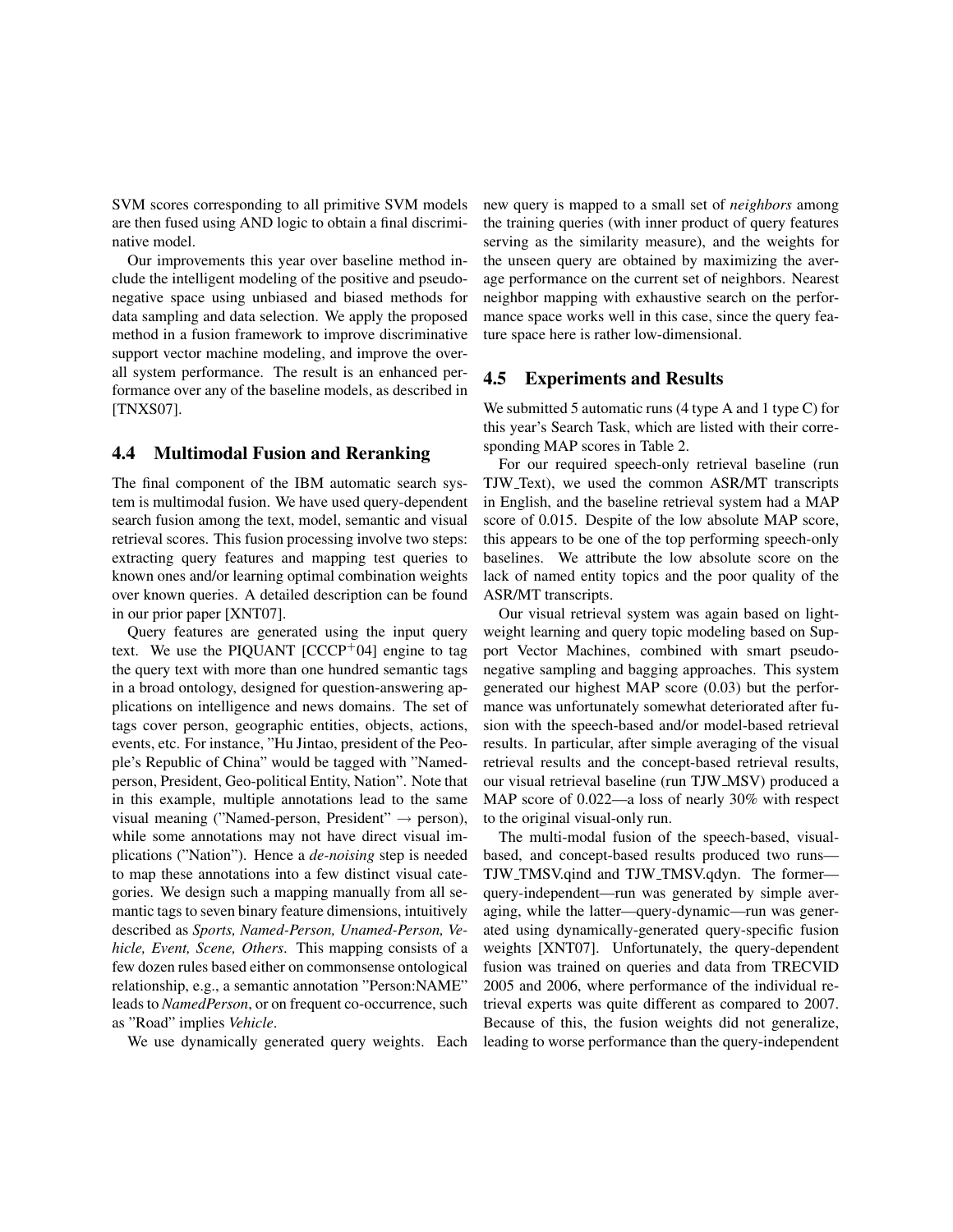| Run ID                  | <b>Run Description</b>                    | Run Type | Run MAP |
|-------------------------|-------------------------------------------|----------|---------|
| $F_A_1_TJW_Text_6$      | Speech-only baseline                      | А        | 0.0151  |
| $F_A_1_TJW_MSV_5$       | Visual-only baseline                      |          | 0.0215  |
| F_A_2_TJW_TMSV.Qind_4   | Multi-modal fusion (query independent)    | А        | 0.0233  |
| F_A_2_TJW_TMSV.Qdyn_2   | Multi-modal fusion (query dynamic)        | А        | 0.0212  |
| F_A_2_TJW_TMSV-C.Qdyn_3 | Type-C multi-modal fusion (query dynamic) |          | 0.0275  |

Table 2: Mean Average Precision scores for all IBM automatic search submissions.

fusion. Specifically, run TJW TMSV.qind generated a MAP score of 0.023, while run TJW\_TMSV.qdyn generated a MAP score of 0.021.

Our final run, TJW TMSV-C.qdyn, was similar to the query-dependent multi-modal TJW TMSV.qdyn run, with the exception that it included about 50 additional concept detectors trained on external data, as well as a type-C concept-based retrieval run, which leveraged a large sample of web pages to estimate the information content of words in WordNet (see Section 4.2). This run produced a MAP score of 0.028, which was an improvement of about 30% with respect to the corresponding type-A run, TJW TMSV.qdyn.

Overall, our emphasis in this year's experiments with automatic search was on expanding the concept vocabulary for concept-based retrieval and re-ranking purposes by leveraging cross-domain concept detectors. The results were mixed, however. On the one hand, the use of a larger set of LSCOM models did not seem to improve retrieval performance significantly. We believe this is most likely due to lower accuracy of the general LSCOM concept detectors (trained on a different domain), coupled with ineffective multi-modal fusion (also trained on a different domain). On the other hand, the use of generic consumer concept detectors (which were typically quite robust) did help to significantly improve the performance of our type-C run (which was about 30% better than its corresponding baseline). This means that cross-domain concepts can be effective and quite useful in improving retrieval performance but it is critical that the models are robust and carefully selected. In the future, we plan to investigate strategies for selecting concept detectors with the most potential to help for cross-domain retrieval.

# 5 Interactive Search

In this section, we present a novel interactive retrieval system that has been demonstrated to be highly effective in this year's evaluation.

#### 5.1 Annotation-based interactive retrieval

In general, the users of interactive retrieval can be categorized into three broad categories. (1) A general class of users aimed at *browsing* over a large number of videos from diversified sources, where users have no specific target at the beginning except for finding interesting things. (2) Another class of users want to do *arbitrary search* by retrieving an arbitrary video satisfying his information need that can be presented by text keywords or visual examples. Arbitrary search usually places more emphasis on precision in top-ranked clips. (3) The third class of users, *complete search/annotation*, aims to discover every relevant video that belong to a specific information need. To support these users, the retrieval systems must possess more automatic processing power to reduce the huge manual annotation efforts. In these systems, recall or average precision in the entire collection is an important criterion to optimize.

Clearly, the interactive retrieval task designed by TRECVID falls into the third category. In other words, it is most similar to a video annotation task which aims to annotate the entire video collection with some given topics. Therefore, in the following discussions, we would like to consider using manual image annotation approaches to address the interactive retrieval problem by treating the query topics as annotation keywords.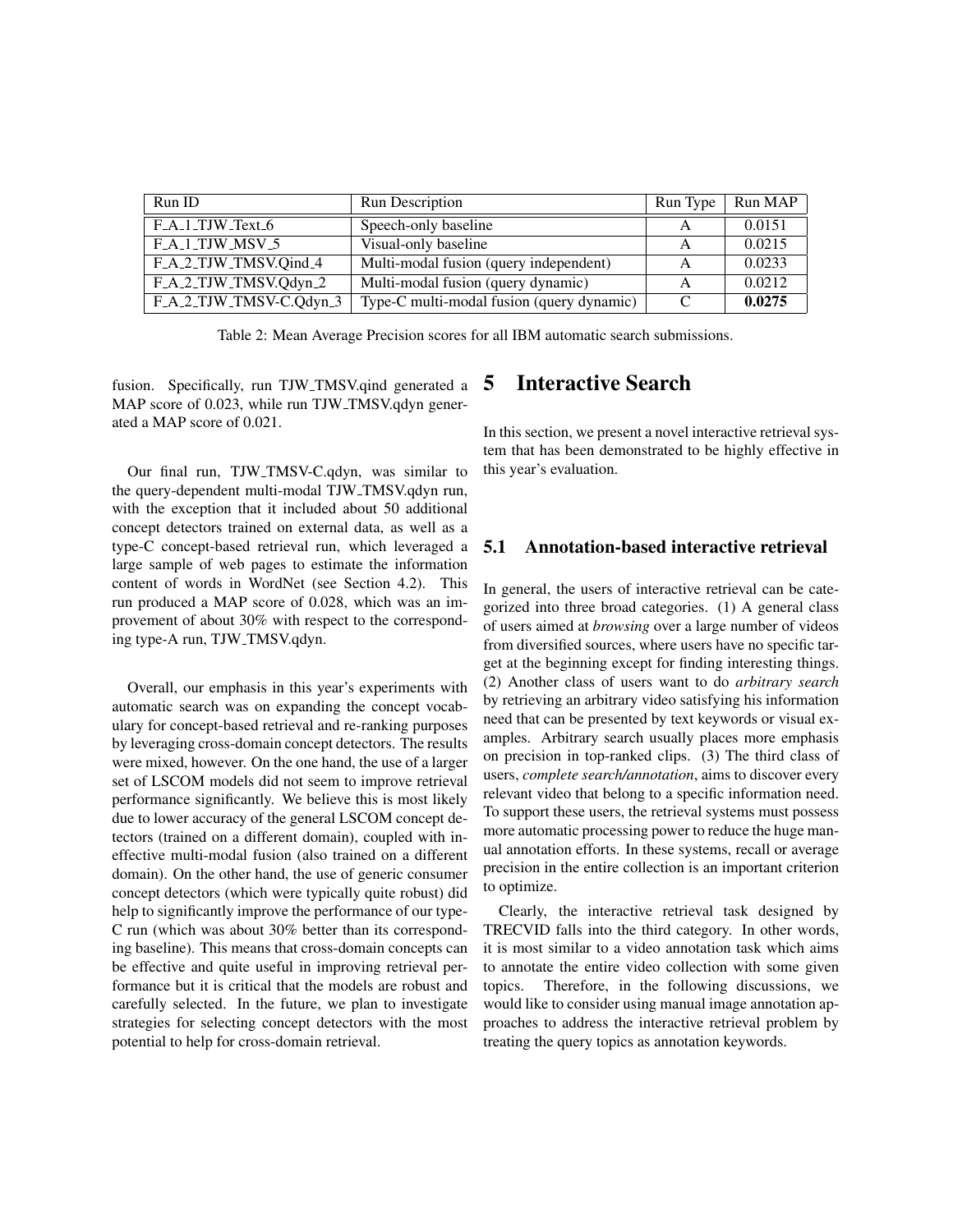### 5.2 Manual Image Annotation and Their Formal Models

Recent years have seen a proliferation of manual image annotation systems for managing online/personal multimedia content. This rise of manual annotation partially stems from its high annotation quality for selforganization/retrieval purpose, and its social bookmarking functionality that allows public search and selfpromotion in online communities. Manual image annotation approaches can be categorized into two types. The most common approach is *tagging*, which allows the users to annotate images with a chosen set of keywords ("tags") from a controlled or uncontrolled vocabulary. Another approach is *browsing*, which requires users to sequentially browse a group of images and judge their relevance to a pre-defined keyword. Both approaches have strengths and weaknesses, and in many ways they are complementary to each other. But their successes in various scenarios have demonstrated that it is possible to annotate a massive number of images by leveraging human power.

However, manual image annotation can be a tedious and labor-intensive process. Therefore, it is of great importance to consider using automatic techniques to speed up the manual image annotation process and help users to create more complete/diverse annotations in a given amount of time. Here we assume users will drive the annotation process and manually examine each image label in order to guarantee the annotation accuracy, but in addition we improve the annotation efficiency by automatically suggesting the right images, keywords and annotation interfaces to users. This is different from the automatic image annotation task, which aims to construct accurate visual models based on low-level visual features.

Until now, there are few studies available on quantitatively analyzing and optimizing the efficiency of the manual image annotation process. We attribute this to a lack of formal annotation time/efficiency models for evaluating large-scale manual annotation. Therefore we briefly describe two formal annotation time models for two popular single-user manual annotation approaches, i.e., tagging and browsing. More details can be found in our recent paper [YNC07].

#### **Tagging**

*Tagging* allows the users to annotate images with a chosen set of keywords("tags") from a controlled or uncontrolled vocabulary. This type of approaches is the basis for most of the current image annotation/tagging systems, such as Flickr [fli] and ESP Game [vAD04], although it can be implemented in a variety of ways with respect to interface designs and user incentives. One advantage for tagging is that annotators can use any keywords in the vocabulary or freely choose arbitrary words to annotate target images. However, this flexibility might result in a "vocabulary problem" [FLGD87], which means multiple users or a single user in a long period can come up with different words to describe the same concept. This vocabulary disagreement can lead to inefficient user interaction or missed information in the annotation process. Moreover, it can be more time-consuming for general users to provide new keywords, as compared with simply browsing and judging the relevance between image and a predefined keyword.

In order to quantitatively analyze the efficiency of tagging approaches, we must design a formal model to represent its annotation time for each image. To begin, we can assume that the more keywords users annotate, the larger the annotation time is. Based on the user study presented in [YNC07], we model the tagging time  $T_l$  for the  $l^{th}$ image as a function of four major factors, i.e., the number of image keywords  $K_l$ , the average time for designing/typing one word  $t_f$ , the initial setup time for annotation  $t_s$  and a noise term  $\epsilon$ , which follows an zero-mean probability distribution in order to capture the variance for  $T_l$ . The user study suggests it is sufficient to adopt a linear time model to represent the annotation time for each image, i.e.,  $T_l = K_l t_f + t_s + \epsilon$ . Its mean can be derived as  $t_l = K_l t_f + t_s$ . For a total of L images, the overall expected annotation time is

$$
t = \sum_{l=1}^{L} K_l t_f + L t_s
$$
 or  $t = \sum_{k=1}^{K} L_k t_f + L t_s.$  (3)

Note that this time model does not require the parameters  $t_e$  and  $t_f$  to be constant in all the annotation scenarios. Instead, they can be affected by a number of factors, such as interface design, input device, personal preference and so on. For example, annotation on cell phones can have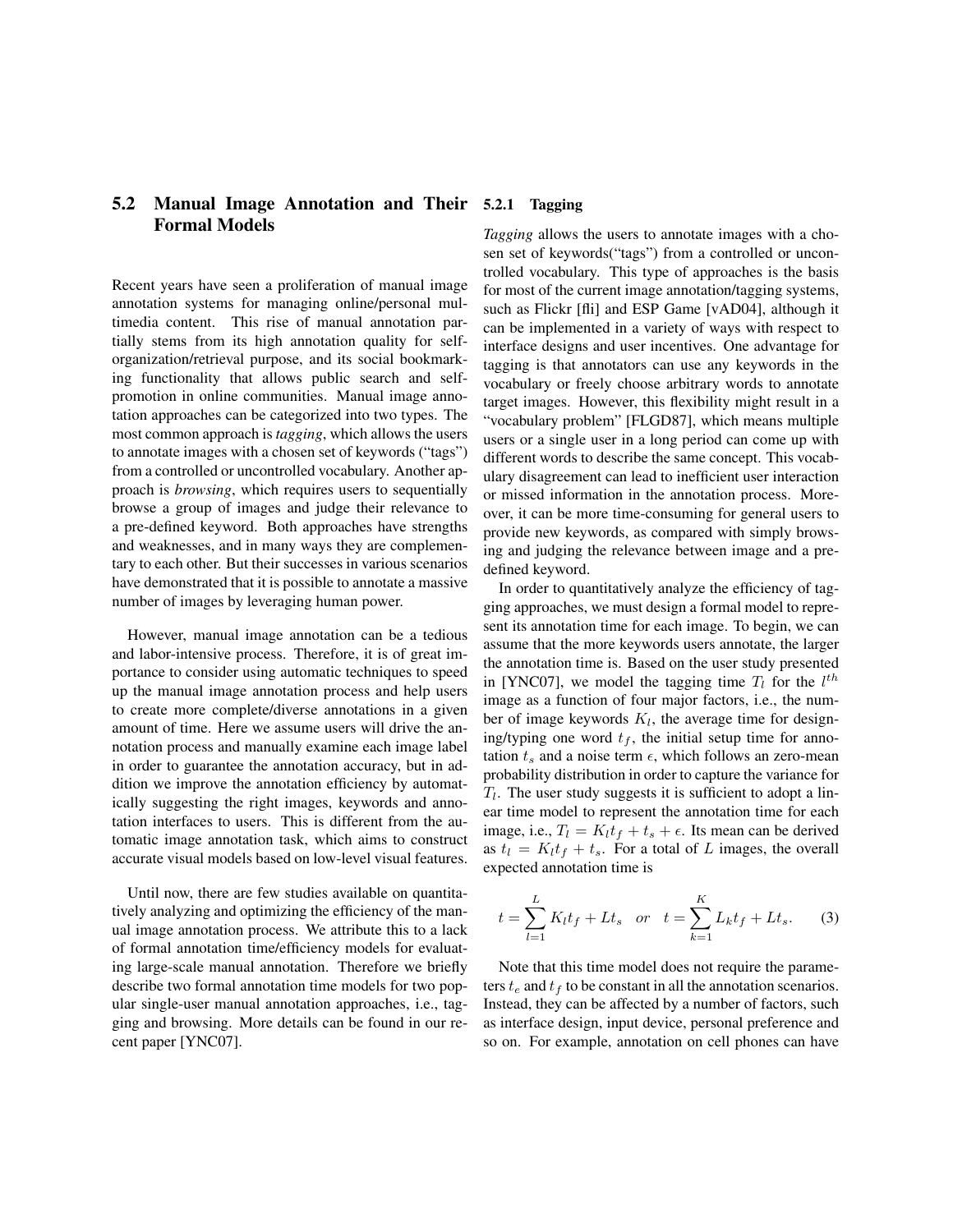a much larger  $t_f$  than annotation on desktop computers. Therefore, rather than attempting to estimate fully accurate parameters for any specific settings, this paper mainly focus on examining the correctness of the proposed time models, and use them as a foundation to develop better manual annotation algorithms. We expect the proposed time models and the following analysis will generalize over a wide range of settings.

#### 5.2.2 Browsing

Another type of annotation approach, *browsing*, requires users to browse a group of images, so as to judge the relevance of each image to a given keyword. The number of images per group can vary from 1 to a large number such as 20. Examples include Efficient Video Annotation (EVA) system [VSN05] and Extreme video retrieval  $(XVR)$  [HLY<sup>+</sup>06]. Because browsing annotation needs to start with a controlled vocabulary defined by domain experts or a seeded keyword manually initialized by users, it is not as flexible and as widely applied as tagging. However, browsing annotation has its own advantages on several aspects. For instance, it allows users to provide more complete annotation outputs than tagging [VSN05], because in this case users only focus on one specific keyword at a time and they do not need to remember all possible keywords over a long period. Moreover, the time to annotate one keyword by browsing is usually much shorter than that in tagging, since users have a relatively simple binary judgment interface and a stable annotation context in the entire process.

Similar to tagging, we design a formal annotation time model in order to quantify the efficiency for browsing. Since all the images have to be examined for each keyword, the overall annotation time should be related to the number of images and the number of unique keywords. According to the user study presented in [YNC07], we also find that the time for annotating a relevant image is significantly larger than the time for skipping an irrelevant image, because users tend to spend more time and be more careful on examining the correctness on relevant images. Based on these observations, we model the browsing annotation time  $T_k$  for the  $k^{th}$  keyword using four major factors, i.e., the number of relevant images  $L_k$ , the average time to annotate a relevant image  $t_p$ , the average time to annotate an irrelevant image  $t_n$ 

and a noise term  $\epsilon$  which follows a zero-mean probability distribution. The number of irrelevant images is simply  $\overline{L}_k = L - L_k$  and hence a reasonable linear time model is  $T_k = L_k t_p + (L - L_k)t_n + \epsilon$ . For a total of K keywords, the overall expected annotation time is

$$
t = \sum_{k=1}^{K} [L_k t_p + (L - L_k)t_n].
$$
 (4)

To summarize, these two annotation approaches are essentially complementary to each other from many perspectives. For example, tagging has less limitations on the choice of words and users only need to handle the relevant keywords for each image. But the annotated words must be re-calibrated due to the vocabulary problem. It also requires more time to determine and input the given keyword. On the contrary, browsing must work with one pre-defined keyword at a time and requires users to judge all possible pairs of images/keywords. But the effort to determine image relevance by browsing is usually much less than that by tagging, i.e.,  $t_p$ ,  $t_n$  is typically much smaller than  $t_f$ ,  $t_s$ . Therefore, tagging is more suitable for annotating infrequent keywords, and browsing works better for frequent keywords.

#### 5.3 Interactive Search

The complementary properties of tagging and browsing provide an opportunity to develop more efficient algorithms for manual image annotation by merging their strengths. Because our analysis suggests that tagging/browsing is suitable for infrequent/frequent keywords respectively, we develop an annotation algorithm by leveraging the powers of both annotation approaches in order to minimize overall annotation time across the entire corpus and the full set of annotation concepts/topics. We start with the automatic retrieval results and use machine learning techniques to assist in our annotation process. The entire annotation process lasted for 6 hours for 24 topics. More details of this system will be released in the final version of the notebook paper.

Overall, the only interactive run submitted by IBM achieves MAP of 0.36. A post-TREC analysis showed that applying simple temporal expansion at the end of the search result list, i.e., add discounted scores to the shots that are sufficiently close to the retrieved shots (within 3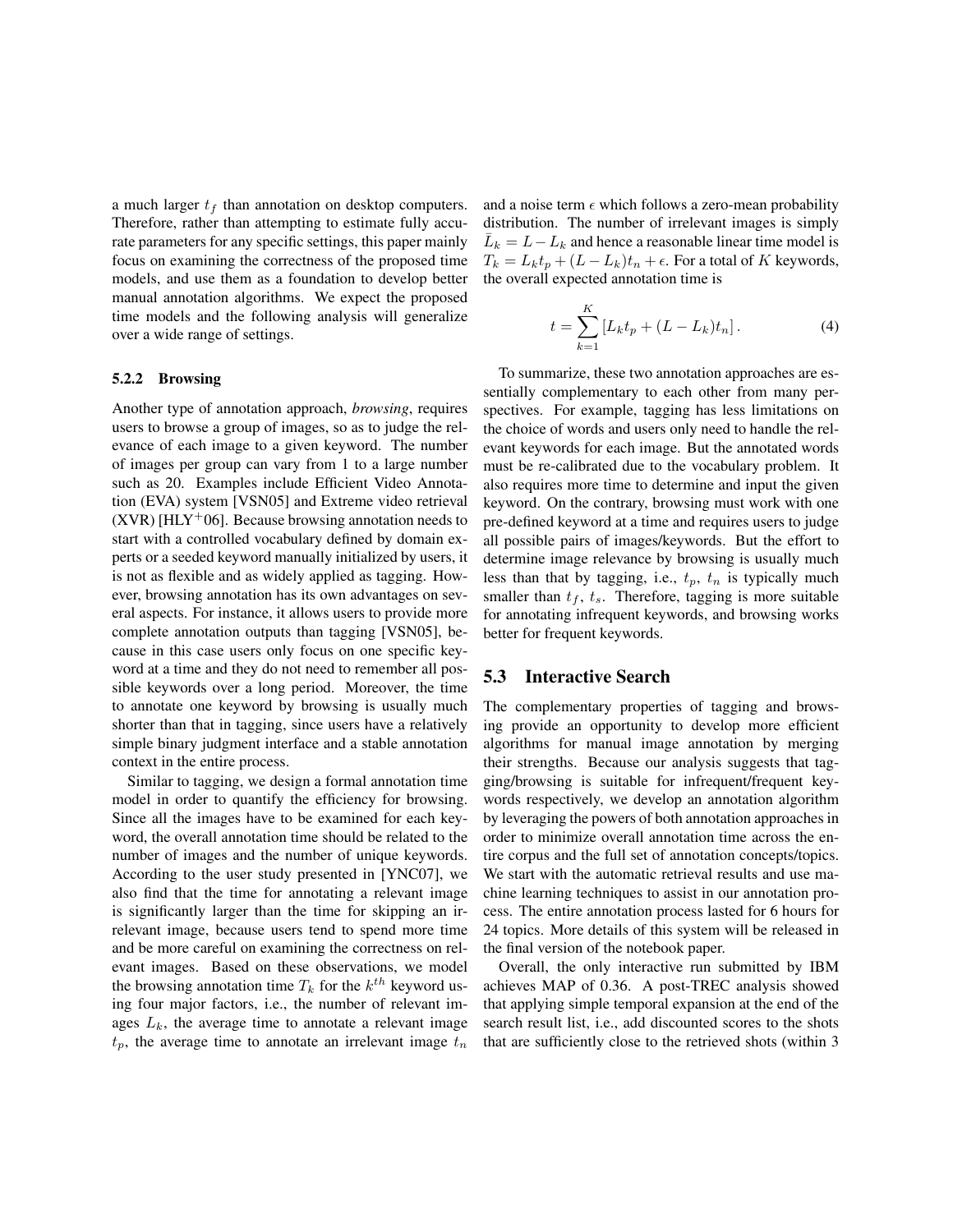shots) [Yan06], can boost the MAP to 0.43. The statistics of our annotation system shows that around 60% of the image-topic pairs in the entire video collection have been either browsed or tagged. Our system strikes a good balance on browsing and tagging the retrieved shots, where tagging produced 1529 retrieved shots and browsing produced 797. In contrast, according to our statistics, simple browsing interface can only annotate around 10% of the collection using the same amount of time. Simple tagging interface can annotate more image-topic pairs than browsing, however, it will miss most of the annotated shots provided by browsing.

# 6 Conclusion

IBM Research team participated in the TREC Video Retrieval Track Concept Detection and Search tasks. In this paper, we have presented preliminary results and experiments for both tasks. More details and performance analysis on all approaches will be provided at the TRECVID07 Workshop, and in the final notebook paper.

# 7 Acknowledgments

This material is based upon work supported by the US Government. Any opinions, findings, and conclusions or recommendations expressed in this material are those of the authors and do not necessarily reflect the views of the US Government. We also thank Xu Han and Xun Xu for generating the HoG features.

### References

- [AQ07] S. Ayache and G. Quenot. Evaluation of active learning strategies for video indexing. In *Proceedings of Fifth International Workshop on Content-Based Multimedia Indexing (CBMI'07)*, 2007.
- [Bre01] L. Breiman. Random forests. *Mach. Learn.*, 45(1):5–32, 2001.
- $[CCCP<sup>+</sup>04]$  J. C.-Carroll, K. Czuba, J. Prager, A. Ittycheriah, and S. B.-Goldensohn. IBM's PI-

QUANT II in TREC2004. In *NIST TREC Workshop*, 2004.

- [CFPS02] D. Carmel, E. Farchi, Y. Petruschka, and A. Soffer. Automatic query refinement using lexical affinities with maximal information gain. In *25th Annual International ACM SIGIR Conference on Research and Development in Information Retrieval*, pages 283–290. ACM Press, 2002.
- [DT05] N. Dalal and B. Triggs. Histograms of oriented gradients for human detection. In *CVPR '05: Proceedings of the 2005 IEEE Computer Society Conference on Computer Vision and Pattern Recognition (CVPR'05) - Volume 1*, pages 886–893, 2005.
- [FLGD87] G. W. Furnas, T. K. Landauer, L. M. Gomez, and S. T. Dumais. The vocabulary problem in human-system communication. *Comm. of the ACM*, 30(11):964–971, 1987.
- [fli] Flickr. http://www.flickr.com.
- [HKM<sup>+</sup>99] J. Huang, S. Kumar, M. Mitra, W. Zhu, and R. Zabih. Spatial color indexing and applications. *International Journal of Computer Vision*, 35(3), December 1999.
- $[HLY<sup>+</sup>06]$  A. G. Hauptmann, W.-H. Lin, R. Yan, J. Yang, and M.-Y. Chen. Extreme video retrieval: joint maximization of human and computer performance. In *Proceedings of the 14th annual ACM international conference on Multimedia*, pages 385–394, 2006.
- [HN06] A. Haubold and A. Natsev. Semantic multimedia retrieval using lexical query expansion and model-based reranking. In *International Conference on Multimedia and Expo(ICME)*, 2006.
- [MMA<sup>+</sup>02] Y. Mass, M. Mandelbrod, E. Amitay, D. Carmel, Y. Maarek, and A. Soffer. JuruXML—an XML retrieval system. In *INEX '02*, Schloss Dagstuhl, Germany, Dec. 2002.